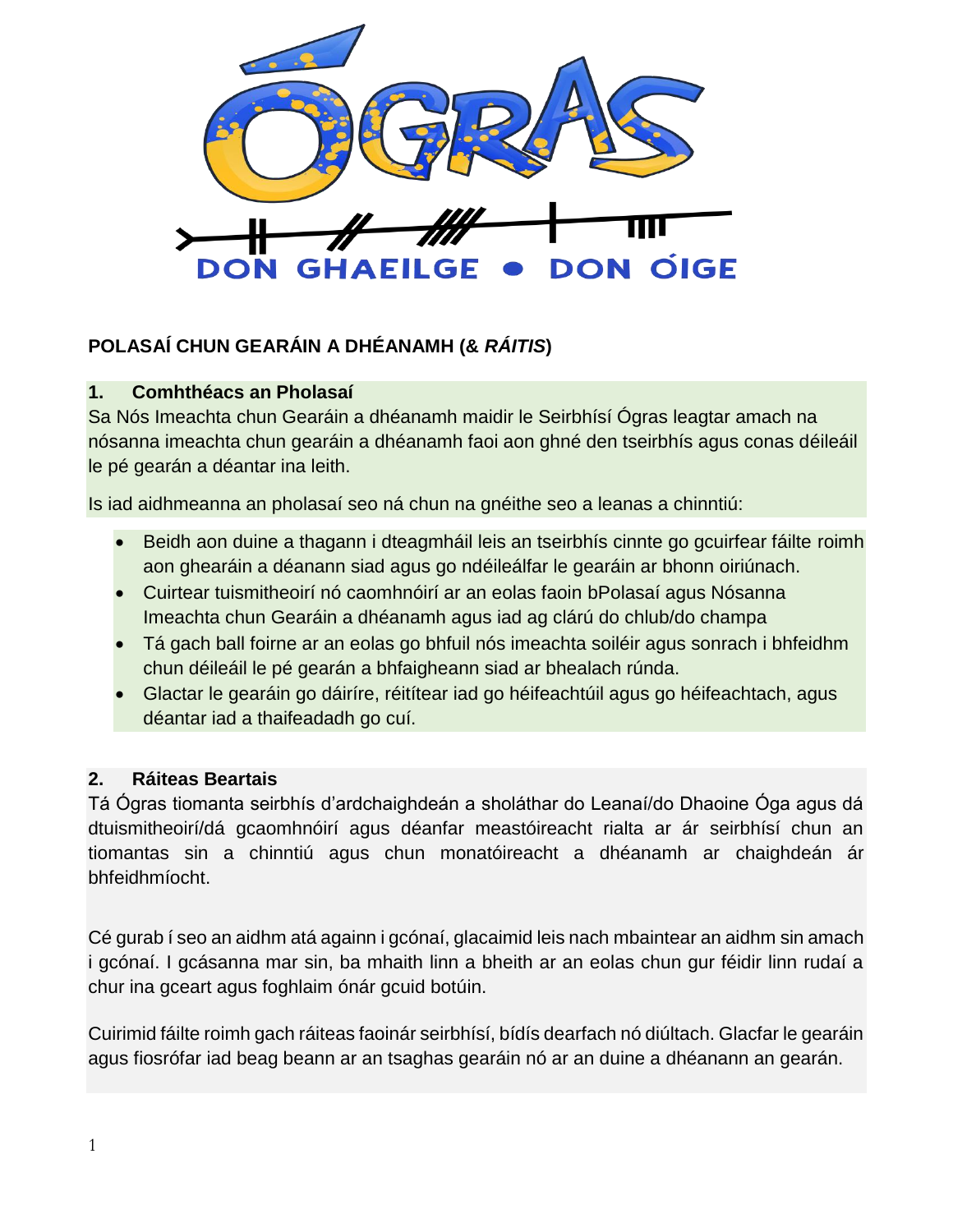Tá Ógras tiomanta gearáin a réiteach chomh tapaidh agus is féidir. Déileálfar le gach gearán ar bhealach atá dáiríre, faoi rún agus oiriúnach chun a chinntiú go gcoimeádtar an caighdeán seirbhíse a sholáthraíonn Ógras ag leibhéal ard. Ní bheidh drochthionchar riamh ar cháilíocht na seirbhíse a chuirtear ar fáil d'aon leanbh/d'aon duine óg toisc gur deineadh gearán.

Coimeádtar an nós imeachta chun gearán a dhéanamh chomh simplí agus is féidir. Tabharfar tacaíocht d'aon duine a déanann gearán tríd an bpróiseas de réir mar is gá agus tabharfar cóip den 'Polasaí & Nós Imeachta chun Gearáin a Dhéanamh' dóibh. Tá an polasaí agus na nósanna imeachta chun gearáin a dhéanamh ar fáil ar ár láithreán gréasáin *[www.ogras.ie](http://www.ogras.ie/)*.

Nuair a fhaightear gearán cuirfear an bhainistíocht ar an eolas faoi láithreach. Déanfar gach iarracht aghaidh a thabhairt ar an gceist ar bhonn neamhfhoirmiúil ar dtús sar a gcuirfear tús le nós imeachta foirmiúil.

Déanfar imscrúdú iomlán agus oiriúnach ar an ngearán más gá. De ghnáth seolfar admháil i scríbhinn go bhfuarthas an gearán laistigh de 3 lá oibre agus freagra laistigh de 20 lá oibre.

Sa chás go mbaineann gearán le ball foirne, tabharfaimid aghaidh ar an scéal le haird chuí á tabhairt againn ar ár n-oibleagáidí mar fhostóir agus ar chearta na bhfostaithe, ar na téarmaí a rialaíonn a gcoinníollacha fostaíochta agus ar na nósanna imeachta a leagtar amach sa lámhleabhar foirne.

Sa chás go ndéantar gearán i gcoinne an Bhainisteora, cuirfidh ionadaí ón gcoiste bainistíochta (an cathaoirleach de ghnáth) tús le himscrúdú agus cinnteofar go ndéantar bainistiú agus taifeadadh iomchuí ar an ngearán.

Sa chás go ndéantar botúin, déanfaidh Ógras a dhícheall iad a chur ina gceart chomh tapaidh agus is féidir, míniú a thabhairt agus, más gá, leithscéal a ghabháil.

Déanfar gach gearán a déantar - foirmiúil agus neamhfhoirmiúil - a thaifeadadh go mion. Déanfar taifid a stóráil go sábháilte sa Cheannáras agus déanfar iad a choimeád ar feadh dhá bhliain ar a laghad tar éis an gearán a réiteach de réir mar a éilíonn an rialachán.

Déileálfar leis an bhfaisnéis go léir a bhaineann le haon ghearán mar fhaisnéis rúnda agus ní roinnfear í ach ar bhonn riachtanais. I gcás ábhar um Chosaint Leanaí déanfar teagmháil le *Tusla* agus/nó leis an nGarda Síochána de réir an nós imeachta atá leagtha amach sa Pholasaí um Chosaint Leanaí. Coimeádfar gach taifead ar ghearáin i gcomhréir go hiomlán leis an *Children First Act 2015*, leis an Acht um Chosaint Sonraí 2018 agus leis *an Acht um Shaoráil Faisnéise 2014*. Beidh an Comhad Taifead Gearán ar fáil dóibh siúd atá údaraithe chun iniúchadh a dhéanamh orthu.

Beidh an luacháil a dhéantar mar thoradh ar an ngearán mar chuid de na breithnithe maidir le beartais agus le cleachtais sa todhchaí mar aon le nósanna imeachta um bhainistíocht riosca.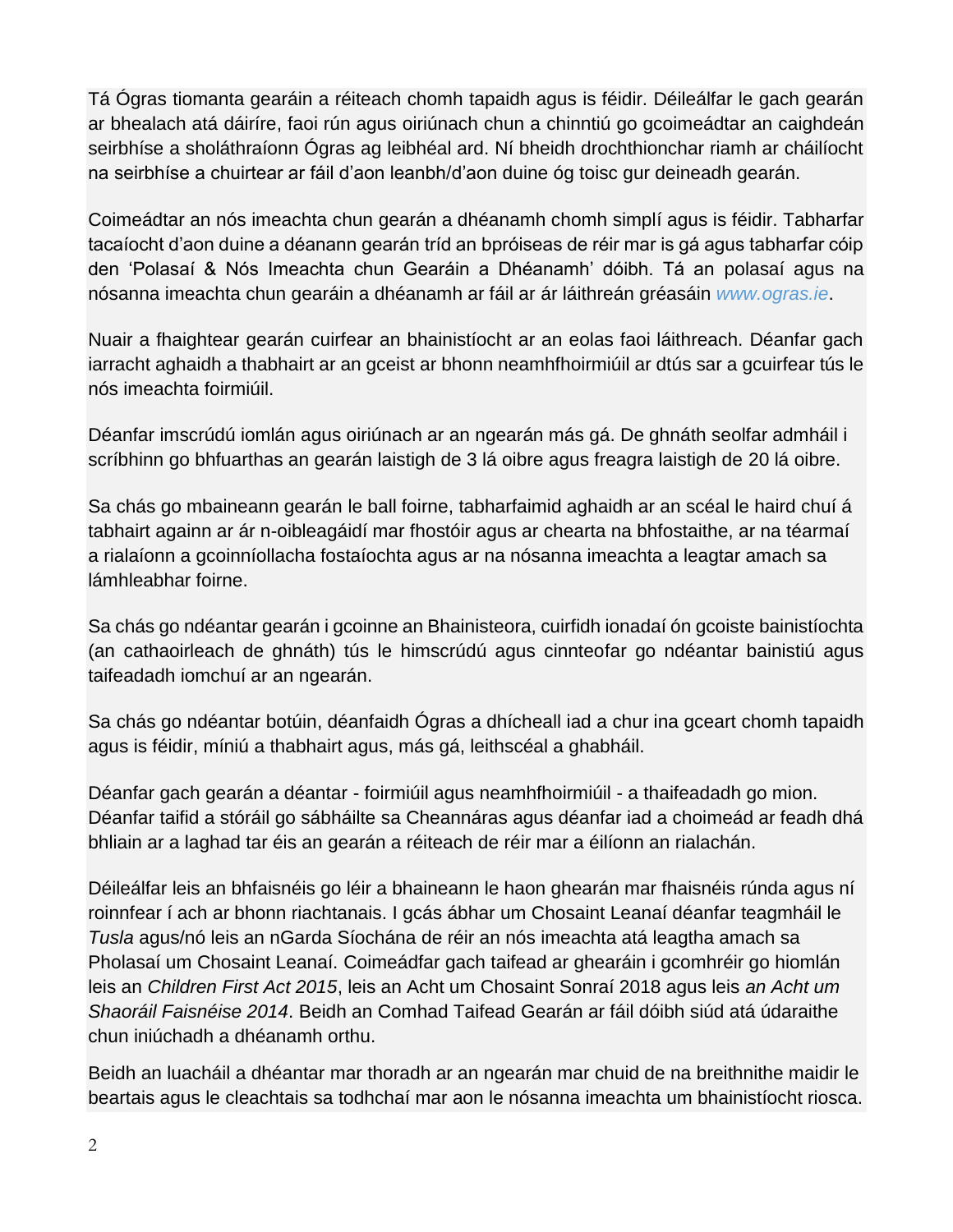### **3. Nósanna Imeachta & Cleachtais**

### **Conas a fhaightear gearán**

Tá Ógras tiomanta do chumarsáid oscailte agus rialta le tuismitheoirí/le caomhnóirí. Cuirimid fáilte roimh gach ráiteas faoinár seirbhísí, bídís dearfach nó diúltach.

Glacfar le gearáin beag beann ar an saghas ghearáin atá i gceist nó cé hé/hí an duine a dhéanann an gearán.

### **Conas gearán a dhéanamh**

D'fhéadfadh an tseirbhís a chur ar an eolas faoi ghearán ar bhealaí éagsúla:

- Teagmháil, ar an bhfón nó go pearsanta, le ball foirne nó trí litir, trí r-phost, agus/nó trí théacs.
- D'fhéadfadh gurab é an duine atá buailte go díreach nó ionadaí ar son an té sin a dhéanann an gearán.

# **Cé leo ar féidir gearán a dhéanamh**

Má bhíonn gearán ag duine faoi ghné éigin de ghníomhaíocht na seirbhíse, nó faoi iompar bhall foirne aonair nó oibrí deonach, is minic gur féidir an fhadhb a réiteach trí labhairt leis an duine aonair lena mbaineann an gearán.

D'fhéadfadh roinnt gearán a bheith níos mó i gcatagóir na n-easaontas nó na ndifríochtaí tuairime, agus seans gur féidir iad a réiteach trí phlé agus trí chomhréiteach ar thaobh an duine a dhéanann an gearán agus leis an mball foirne lena mbaineann sé.

# **Déanfar aon ghearáin nach bhfuil faoi raon feidhme na seirbhíse tabhairt faoi imscrúdú iad féin, a tharchur go cuí. Mar shampla:**

- Má tá cúis mhaith ag an Stiúrthóir a bheith den tuairim go bhfuil impleachtaí Cosanta Leanaí ag an scéal, caithfidh siad a chinntiú go ndéantar teagmháil leis an Oibrí Sóisialta Dleachta ó Tusla, de réir an nós imeachta atá leagtha amach sa Pholasaí um Chosaint Leanaí.
- Má tá cúis mhaith ag aon duine le baint acu leis an ngearán a bheith den tuairim go ndearnadh cion coiriúil, ba cheart dóibh teagmháil a dhéanamh leis an nGarda Síochána.
- Sa chás go mbaineann gearán le Sláinte agus le Sábháilteacht b'fhéidir go mbeadh sé oiriúnach an tÚdarás Sláinte agus Sábháilteachta a chur ar an eolas faoi chomh maith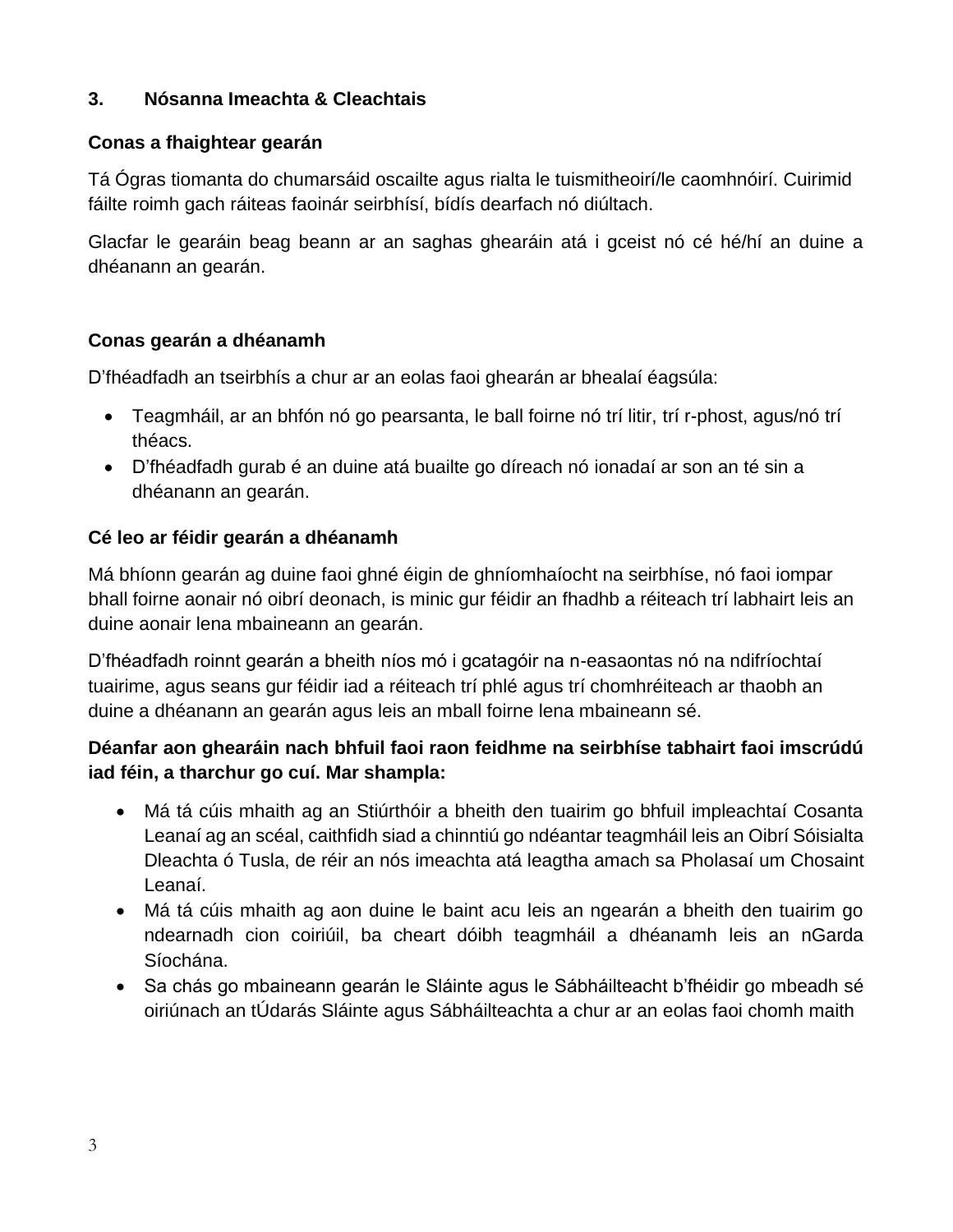### **Conas a dhéanfar bainistiú ar ghearán**

### **Céim a hAon**:

Ar an gcéad dul síos, spreagtar iad siúd ar mian leo gearán a dhéanamh labhairt go díreach leis an mball foirne nó leis an oibrí deonach ábhartha. Mura dteastaíonn uathu é seo a dhéanamh, is féidir leo labhairt le Maedhbh Ní Dhónaill, Stiúrthóir Ógras, a dhéanfaidh iarracht an fhadhb a réiteach.

Déanfaidh an Stiúrthóir sonraí an ghearáin agus an fhreagra a thaifeadadh.

Sa chás go bhfuil baint dhíreach nó indíreach ag an Stiúrthóir leis an ábhar a bhfuiltear ag gearán faoi, cuirfear an gearán ar aghaidh go dtí Cathaoirleach Ógras.

Murar féidir teacht ar réiteach sásúil, cuirfear tús le Céim a Dó den nós imeachta go foirmeáilte.

### **Céim a Dó:**

Sa chás nár éirigh le plé neamhfhoirmeálta faoin ngearán nó faoin fhadhb teacht ar réiteach sásúil, ba cheart iad siúd a dhéanann an gearán a spreagadh chun a ngearán a chur i scríbhinn chuig an Stiúrthóir ag úsáid na foirme a ghabhann leis an mbeartas seo. Cuirfear gach tacaíocht riachtanach ar fáil. Ba cheart ainmneacha ábhartha, dátaí agus aon fhaisnéis thábhachtach eile faoin tsaghas ghearáin i gceist a bheith san áireamh.

Admhóidh an Stiúrthóir go bhfuarthas an gearán i scríbhinn a luaithe is féidir - laistigh de 3 lá oibre de ghnáth - agus fiosrófar an scéal laistigh de 20 lá oibre. Má tá aon mhoill ann, cuirfear é sin in iúl dóibh siúd a dhein an gearán ar an gcéad dul síos agus tabharfar míniú dóibh. Beidh an Stiúrthóir freagrach as freagra iomlán foirmeáilte i scríbhinn a chur chucu faoina ngearán.

Tabharfaidh an Stiúrthóir, le cúnamh ó bhaill foirne oiriúnacha, faoi imscrúdú iomlán. D'fhéadfadh go mbeadh na nithe seo a leanas i gceist in aon scrúdú:

- Agallaimh le gach duine ábhartha
- Miontuairiscí a thógaint ag gach cruinniú
- Daoine aonaracha á gcur ar an eolas go bhfuil cead acu duine oiriúnach a bheith in éineacht leo le linn an imscrúduithe.

Cuirfidh an Stiúrthóir an Cathaoirleach ar an eolas freisin go bhfuil an t-imscrúdú ar siúl.

I gcás go bhfaightear amach nach bhfuil aon bhunús leis an ngearán, cuirfear an duine a rinne an gearán ar an eolas agus cuirfear faisnéis ar fáil a thabharfaidh mionsonraí faoin gcéad chéim eile.

Sa chás go bhfaighidh an Stiúrthóir (nó duine oiriúnach eile) atá ag fiosrú an ghearáin go bhfuil bunús leis, cinnteoidh siad go bhfuil na sonraí riachtanacha go léir ar fáil ón duine a dhéanann an gearán (ag baint úsáide as an bhFoirm Ghearáin, féach Aguisín A).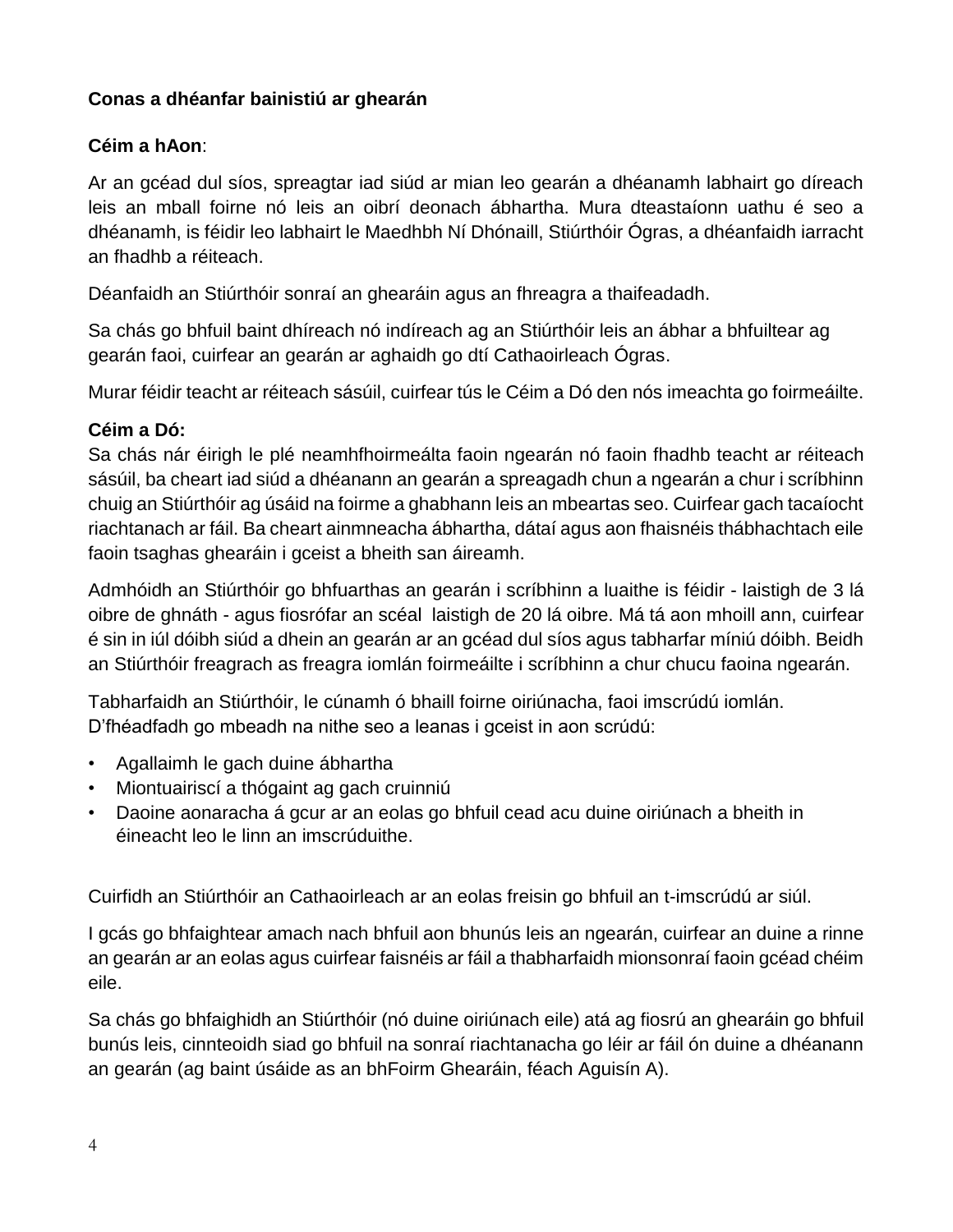Is gá do bhaill foirne/Oibrithe Deonacha páirt a ghlacadh agus tacú le himscrúdú ar aon ghearán, má iarrtar é. Tacófar le haon bhall foirne nó Oibrí Deonach a bhfuil baint acu leis an ngearán le linn an phróisis.

#### **Céim 3:**

- (i) Más rud é, ag deireadh an phróisis thuasluaite, go bhfuil na daoine a rinne gearán míshásta leis an bhfreagra a fuair siad, cuirfear an bun ghearán in éineacht le freagra na heagraíochta chuig cathaoirleach Ógras a leanfaidh leis an phróiseas gearáin.
- (ii) Cuirfidh Cathaoirleach an Bhoird freagra mionsonraithe in iúl, le pé bearta atá le cur i gcrích luaite ann, don Stiúrthóir agus don duine a rinne an gearán, laistigh de 28 lá oibre.

### **Céim 4:**

- (iii) Más rud é, ag deireadh an phróisis thuasluaite, go bhfuil na daoine a rinne gearán míshásta leis an bhfreagra a fuair siad, cuirfear an bun ghearán in éineacht le freagra an Chathaoirligh chuig Bord Stiúrtha Ógras a leanfaidh leis an phróiseas gearáin.
- (iv) Cuirfidh Cathaoirleach an Bhoird freagra mionsonraithe in iúl, le pé bearta atá le cur i gcrích luaite ann, don Stiúrthóir agus don duine a rinne an gearán chomh luath agus is féidir.

# *An Freagra/Toradh a Chur in iúl*

Seolfar an freagra foirmeáilte faoin gearán ó Ógras go dtí an duine a rinne an gearán, nuair atá an imscrúdú críochnaithe, mar aon le cóip go dtí gach ball foirne ábhartha má tá sé oiriúnach. Cuimseoidh an freagra moltaí chun déileáil leis an ngearán agus aon leasuithe riachtanacha ar bheartais agus/nó nósanna imeachta na seirbhíse agus/nó nósanna imeachta um bhainistiú riosca, a eascróidh as an imscrúdú.

# **Gearáin agus Rúndacht a Thaifeadadh**

Ní mór taifid ar ghearáin a choimeád sa Cheannáras, deighilte amach ó chomhaid an chlub. Ní roinnfear an fhaisnéis go léir a bhaineann le gearáin ach ar bhonn riachtanais.

Ní mór taifead an ghearáin a choimeád ar feadh dhá bhliain ar a laghad ón dáta a déileáladh leis an ngearán. [*D'fhéadfaidh an tréimhse seo athrú ag brath ar cheanglais dhlíthiúla eile.*]

Tá an méid seo a leanas san áireamh sa taifead:

- Ainm an gearánaigh
- Saghas agus sonraí an ghearáin
- An dáta agus an t-am a fuarthas an gearán
- An bealach inar cuireadh an gearán in iúl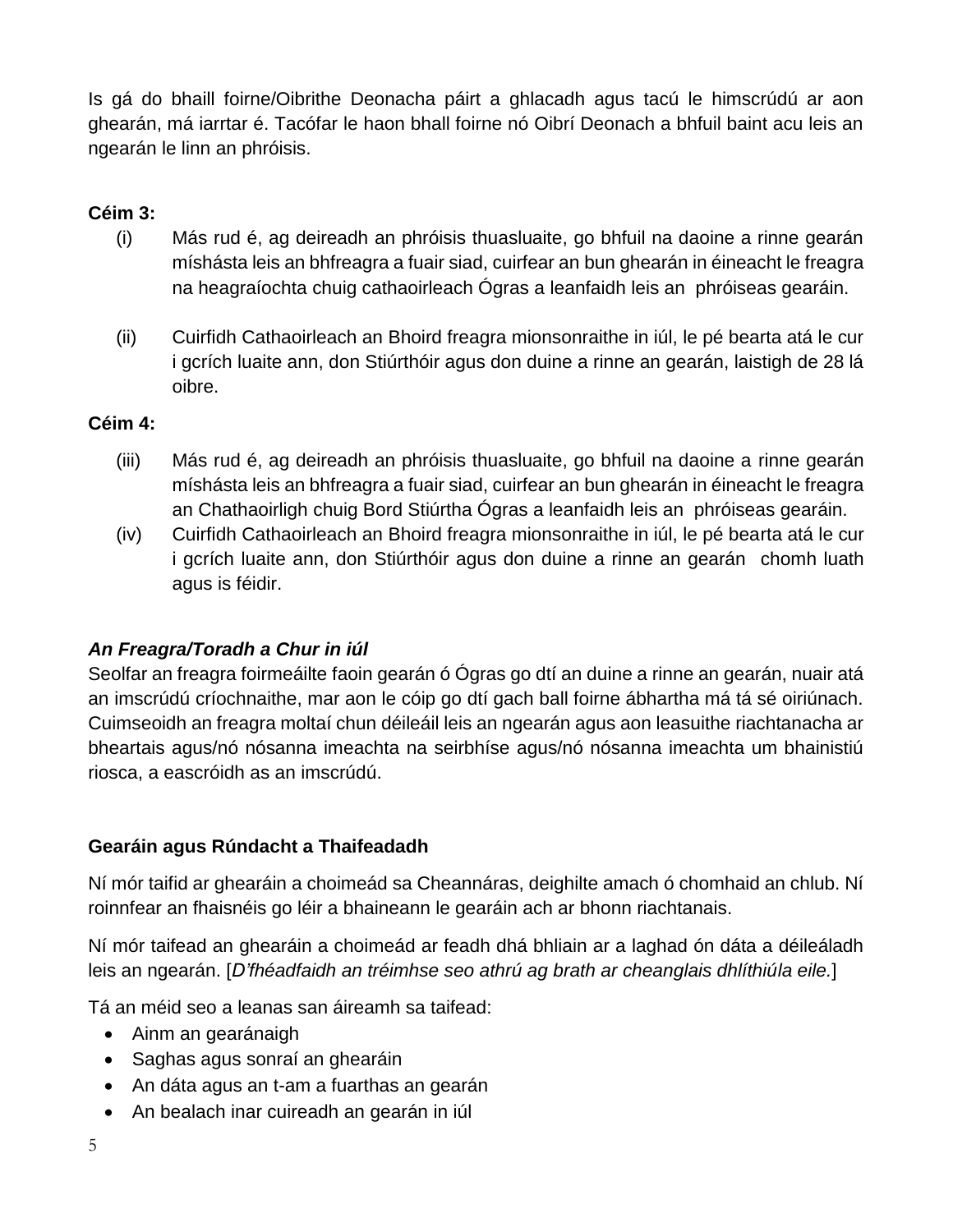- Ainm an duine a fuair an gearán
- Leibhéal an riosca don leanbh nó do leanaí ag eascair as ábhar an ghearáin
- An bealach inar déileáladh leis an ngearán:
	- o Aon réiteach áitiúil a cuireadh i bhfeidhm
	- $\circ$  Aon chruinnithe ar leith a thionóltar leis an duine a dhéanann an gearán agus miontuairiscí aon chruinnithe den tsaghas sin
	- o Amlínte chun an gearán a scrúdú agus an toradh a chur in iúl don duine a dhéanann an gearán
- Sonraí an fhiosraithe a rinneadh
- Toradh an fhiosraithe
- Sonraí faoi aon ghníomhartha cheartaitheacha nó coisctheacha chun an gearán a réiteach
- Faisnéis a thugtar don duine a dhéanann an gearán faoin dul chun cinn agus toradh an ghearáin
- Sonraí an imscrúdaithe agus ar glacadh leis an ngníomh a rinneadh chun an gearán a réiteach nó nár glacadh
- Sonraí faoi aon phlean a cuireadh i bhfeidhm maidir le cúram an linbh mar thoradh ar an ngearán a aontaíodh le tuismitheoirí/le caomhnóirí an linbh
- Sonraí faoi aon athbhreithniú ar an bpróiseas bainistíochta riosca i bhfianaise an ghearáin.
- Sonraí faoi aon athruithe ar chleachtas nó ar bheartas.

Ní mór gach taifead ar ghearáin a choimeád i gcomhréir polasaithe na heagraíochta Polasaí Cumhdach Leanaí Ógras 2021, Polasaí Cosaint Sonraí, Polasaí Scrios Sonraí agus Sceideal Beartaithe Coinnéala, leis an Acht um Chúram Leanaí 1991 agus leis an Acht um Shaoráil Faisnéise 2014.

Ní féidir ach le baill foirne atá údaraithe ag an Stiúrthóir rochtain a fháil ar an gComhad Taifead Gearán.

# **4. Plean Cumarsáide [Don fhoireann agus do theaghlaigh]**

Is gá gach tuismitheoir/caomhnóir a chur ar an eolas faoin mbeartas agus faoina nósanna imeachta maidir le Ráitis agus Gearáin agus iad ag clárú. Cinnteoidh baill foirne le tuismitheoirí/caomhnóirí gur léigh siad agus gur thuig siad an polasaí agus go gcuirfidh siad ar fáil aon chúnamh a lorgaítear.

Déanfar an beartas seo a athbhreithniú freisin leis an bhfoireann ag ionduchtú agus ag oiliúint bhliantúil na foirne. Nuair a fhaightear gearán, tabharfar cóip den bPolasaí agus Nósanna Imeachta seo don duine a déanann an gearán.

D'fhéadfadh tuismitheoirí/caomhnóirí cóip den bPolasaí a fháil aon am ach é a lorg.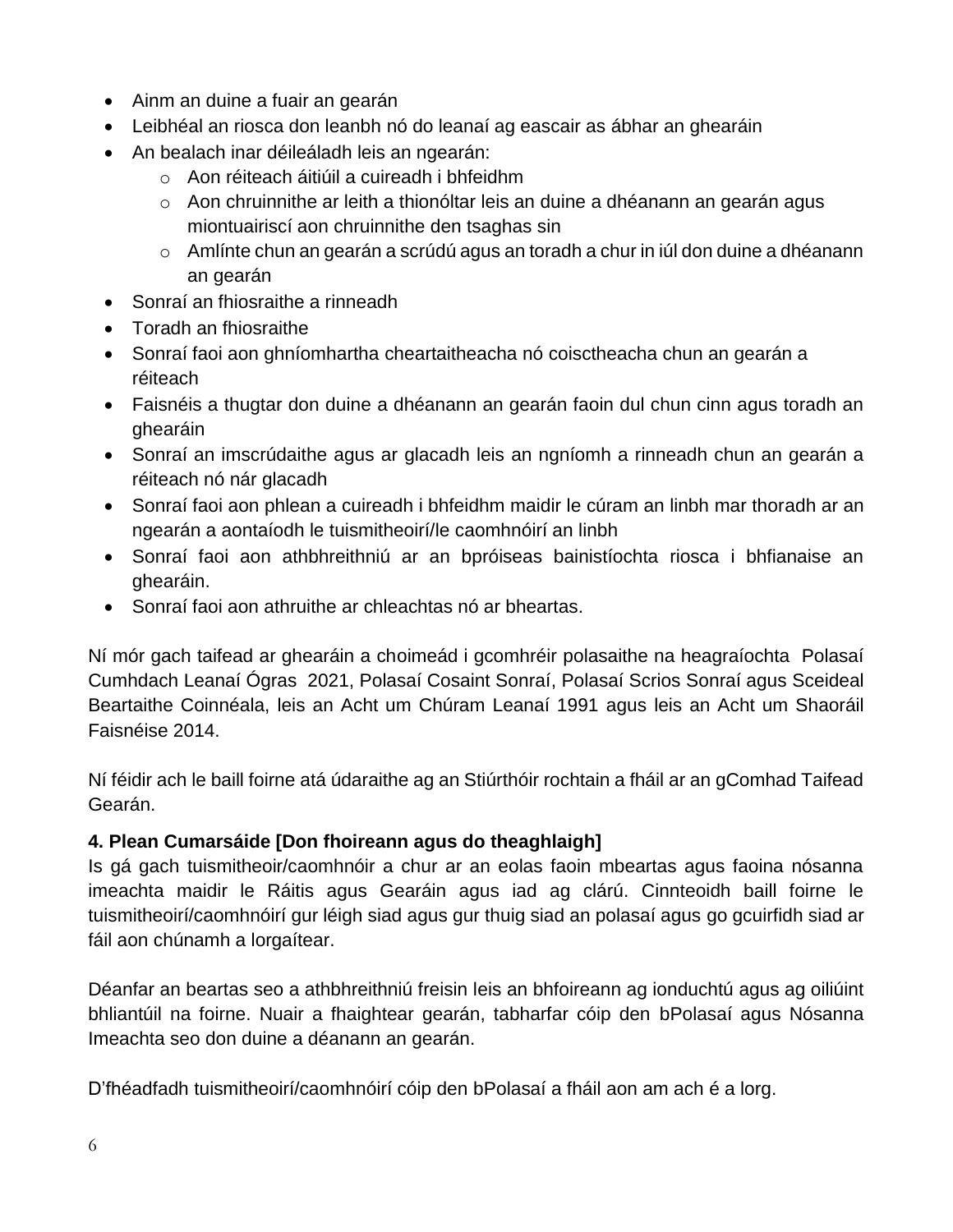Cuirfear fógra i scríbhinn ar fáil do thuismitheoirí/do chaomhnóirí agus don fhoireann faoi aon uasdhátú a déantar ar na cáipéisí seo.

### **5. Polasaithe, Nósanna Imeachta agus Foirmeacha Gaolmhara**

- Polasaí Oiliúna Foirne
- Polasaí Rúndachta/Comhroinnte Faisnéise
- Beartas agus Nósanna Imeachta um Chosaint Leanaí
- Foirm Ráitis agus Ghearáin (*féach an fhoirm shamplach ceangailte*)

# **6. Sonraí Teagmhála**

Sa chás go bhfuil tuilleadh faisnéise uait faoin bpolasaí seo, déan teagmháil le:

| <b>Ainm</b>    | Maedhbh Ní Dhónaill |
|----------------|---------------------|
| <b>Uimhir</b>  | maedhbh@ogras.ie    |
| theileafóin nó |                     |
| ríomhphost     | 086 6018520         |

# **7. Cruthú an Pholasaí**

| Dáta a        | 19 Deireadh Fómhair 2021 |
|---------------|--------------------------|
| cruthaíodh an |                          |
| polasaí seo   |                          |

#### **8. Sínithe**

|          | <b>Ainm agus Post</b>                       | <b>Síniú</b>       |
|----------|---------------------------------------------|--------------------|
| Faofa ag | Maedhbh Ní Dhónaill -<br>Stiúrthóir Ógras   |                    |
|          |                                             | maedate ni Thérent |
| Faofa ag | Anita Nic Amhlaoidh,<br>Cathaoirleach Ógras | Aris Mc And SP     |
|          |                                             |                    |

# **9. An Dáta Athbhreithnithe**

| Dáta a ndéanfar athbhreithniú ar an | 19 Deireadh Fómhair 2024 |
|-------------------------------------|--------------------------|
| bpolasaí seo                        |                          |